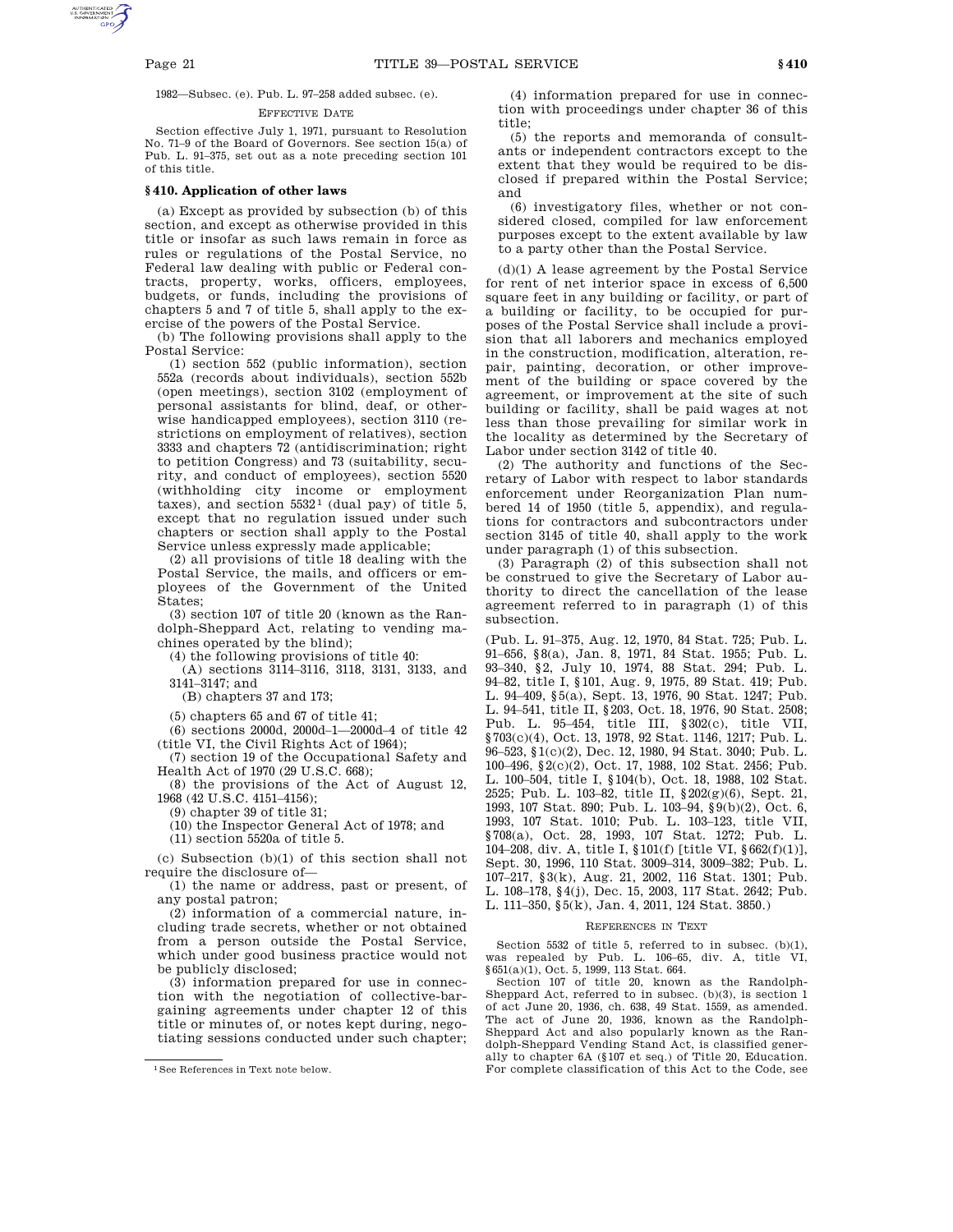Short Title notes set out under section 107 of Title 20 and Tables.

The Civil Rights Act of 1964, referred to in subsec. (b)(6), is Pub. L. 88–352, July 2, 1964, 78 Stat. 241, as amended. Title VI of the Civil Rights Act of 1964 is classified generally to subchapter V (§2000d et seq.) of chapter 21 of Title 42, The Public Health and Welfare. For complete classification of this Act to the Code, see Short Title note set out under section 2000a of Title 42 and Tables.

Section 19 of the Occupational Safety and Health Act of 1970 (29 U.S.C. 668), referred to in subsec. (b)(7), is section 19 of Pub. L. 91–596, Dec. 29, 1970, 84 Stat. 1609, which enacted section 668 of Title 29, Labor, and amended section 7902 of Title 5, Government Organization and Employees.

The provisions of the Act of August 12, 1968 (42 U.S.C. 4151–4156), referred to in subsec. (b)(8), probably means Pub. L. 90–480, Aug. 12, 1968, 82 Stat. 718, as amended, popularly known as the Architectural Barriers Act of 1968, which is classified generally to chapter 51 (§4151 et seq.) of Title 42, The Public Health and Welfare. For complete classification of this Act to the Code, see Short Title note set out under section 4151 of Title 42 and Tables.

The Inspector General Act of 1978, referred to in subsec. (b)(10), is Pub. L. 95–452, Oct. 12, 1978, 92 Stat. 1101, as amended, which is set out in the Appendix to Title 5, Government Organization and Employees.

Reorganization Plan numbered 14 of 1950 (title 5, appendix), referred to in subsec. (d)(2), is Reorg. Plan No. 14 of 1950, eff. May 24, 1950, 15 F.R. 3176, 64 Stat. 1267, which is set out in the Appendix to Title 5.

# AMENDMENTS

2011—Subsec. (b)(5). Pub. L. 111–350 added par. (5) and struck out former par. (5), which read as follows: ''the following provisions of title 41:

''(A) sections 35–45 (known as the Walsh-Healey Act, relating to wages and hours); and

''(B) chapter 6 (the Service Contract Act of 1965);''. 2003—Subsec. (d)(1). Pub. L. 108–178, §4(j)(1), substituted "section 3142 of title  $40$ " for "section 276a of title 40''.

Subsec. (d)(2). Pub. L. 108–178, §4(j)(2), substituted ''section 3145 of title 40'' for ''section 276c of title 40''. 2002—Subsec. (b)(4). Pub. L. 107–217 amended par. (4)

generally. Prior to amendment, par. (4) read as follows: ''the following provisions of title 40:

''(A) sections 258a–258e (relating to condemnation proceedings);

''(B) sections 270a–270e (known as the Miller Act, relating to performance bonds);

''(C) sections 276a—276a–7 (known as the Davis-Bacon Act, relating to prevailing wages);

''(D) section 276c (relating to wage payments of certain contractors);

''(E) chapter 5 (the Contract Work Hours Standards Act); and

''(F) chapter 15 (the Government Losses in Shipment. Act);'

1996—Subsec. (b)(9). Pub. L. 104–208, §101(f) [title VI, §662(f)(1)(A)], struck out ''and'' at end.

Subsec. (b)(10). Pub. L. 104–208, §101(f) [title VI, §662(f)(1)(B)], substituted ''(10) the Inspector General Act of 1978; and'' for ''the provisions of section 8F of the Inspector General Act of 1978.''

1993—Subsec. (b)(8). Pub. L. 103–82, §202(g)(6)(A), and Pub. L. 103–123, §708(a)(1), amended par. (8) identically, striking out "and" at end.

Subsec. (b)(9). Pub. L. 103–123, §708(a)(2), substituted ''chapter'' for ''Chapter'' in par. (9) relating to title 31.

Pub. L. 103–82,  $\${\bf 202(g)(6)(B)},$  and Pub. L. 103–123, §708(a)(2), amended par. (9), relating to title 31, identically, substituting "; and" for period at end.<br>Pub. L. 103–94,  $\S 9(b)(2)(A)$ , and Pub. L. 103–123,

§708(a)(3), which directed the identical amendment of subsec. (b) by redesignating par. (9), providing for applicability to Postal Service of provisions of section 8E of Inspector General Act of 1978, as (10), could not be executed because Pub. L.  $103-82$ ,  $202(g)(6)(C)$ , struck out such par. See below.

Pub. L. 103–82, §202(g)(6)(C), struck out second par. (9) which provided for applicability to Postal Service of the provisions of section 8E of Inspector General Act of 1978.

Subsec. (b)(10). Pub. L. 103–94, §9(b)(2)(A), and Pub. L. 103–123, §708(a)(3), which directed the identical amendment of subsec. (b) by redesignating par. (9), providing for applicability to Postal Service of provisions of section 8E of Inspector General Act of 1978, as (10), could not be executed because Pub. L.  $103-82$ ,  $$202(g)(6)(C)$ , struck out such par. See above.

Pub. L. 103–82, §202(g)(6)(C), added par. (10).

Subsec. (b)(11). Pub. L. 103–94, §9(b)(2)(B), added par.

 $^\mathrm{(11)}.$  1988—Subsec.  $(b)(6)$  to  $(8)$ . Pub. L. 100–504, §104(b)(1)–(4), struck out ''and'' after semicolon in par. (6), substituted semicolon for period in par. (7), and substituted ''the provisions'' for ''The provisions'' and ''; and'' for period in par. (8).

Subsec. (b)(9). Pub. L. 100–504, §104(b)(5), added par. (9) relating to section 8E of Inspector General Act.

Pub. L. 100–496 added par. (9) relating to chapter 39 of title 31.

1980—Subsec. (b)(1). Pub. L. 96–523 substituted ''section 3102 (employment of personal assistants for blind, deaf, or otherwise handicapped'' for ''3102 (employment of reading assistants for blind employees and interpreting assistants for deaf''.

1978—Subsec. (b)(1). Pub. L. 95–454 inserted provisions relating to reading and interpreting assistants, and substituted provisions respecting applicability of chapter 72 of title 5, for provisions respecting applicability

of chapter 71 of title 5. 1976—Subsec. (b)(1). Pub. L. 94–409 inserted references to sections 552a and 552b of title 5.

Subsec. (b)(8). Pub. L. 94–541 added par. (8).

1975—Subsec. (b)(7). Pub. L. 94–82 added par. (7).

1974—Subsec. (b)(1). Pub. L. 93–340 inserted ''section 5520 (withholding city income or employment taxes),'' before ''and section 5532 (dual pay)''.

1971—Subsec. (b)(1). Pub. L. 91–656 inserted ''section 3110 (restrictions on employment of relatives),'' before "section 3333" and substituted "no regulation" for "not regulation''.

# EFFECTIVE DATE OF 2003 AMENDMENT

Amendment by Pub. L. 108–178 effective Aug. 21, 2002, see section 5 of Pub. L. 108–178, set out as a note under section 5334 of Title 5, Government Organization and Employees.

# EFFECTIVE DATE OF 1993 AMENDMENTS; SAVINGS PROVISION

Amendment by Pub. L. 103–94 effective 120 days after Oct. 6, 1993, but not to release or extinguish any penalty, forfeiture, or liability incurred under amended provision, which is to be treated as remaining in force for purpose of sustaining any proper proceeding or action for enforcement of that penalty, forfeiture, or liability, and no provision of Pub. L. 103–94 to affect any proceedings with respect to which charges were filed on or before 120 days after Oct. 6, 1993, with orders to be issued in such proceedings and appeals taken therefrom as if Pub. L. 103–94 had not been enacted, see section 12 of Pub. L. 103–94, set out as an Effective Date; Savings Provision note under section 7321 of Title 5, Government Organization and Employees.

Amendment by Pub. L. 103–82 effective Oct. 1, 1993, see section 202(i) of Pub. L. 103-82, set out as an Effective Date note under section 12651 of Title 42, The Public Health and Welfare.

# EFFECTIVE DATE OF 1988 AMENDMENTS

Amendment by Pub. L. 100–504 effective 180 days after Oct. 18, 1988, see section 113 of Pub. L. 100–504, set out as a note under section 5 of Pub. L. 95–452 (Inspector General Act of 1978) in the Appendix to Title 5, Government Organization and Employees.